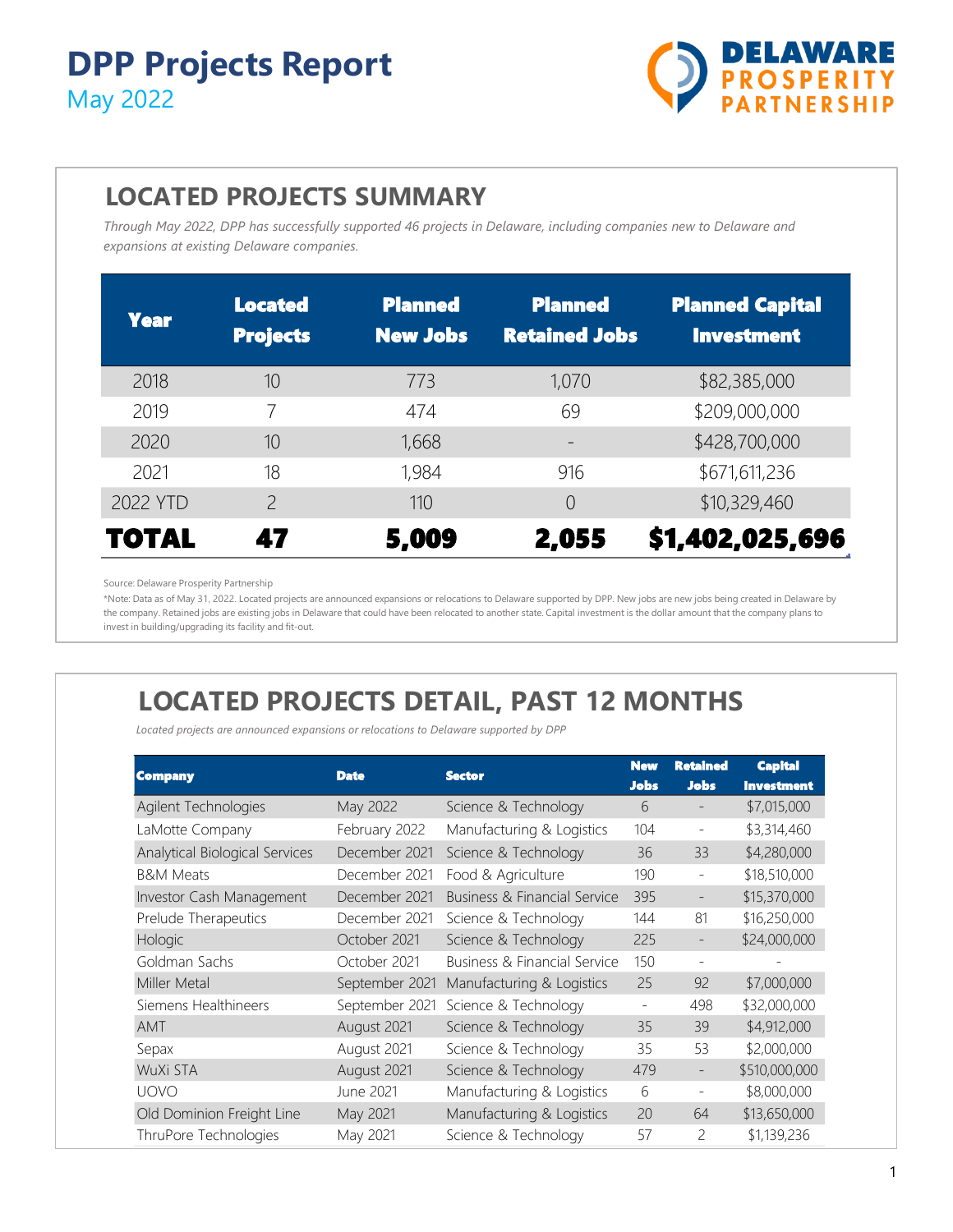



lost contact with the company; the company is no longer seeking to expand or relocate; or the company has chosen a location outside of Delaware for its expansion or relocation. Re-opened projects are projects that had previously been closed, but the company has since re-engaged with DPP.

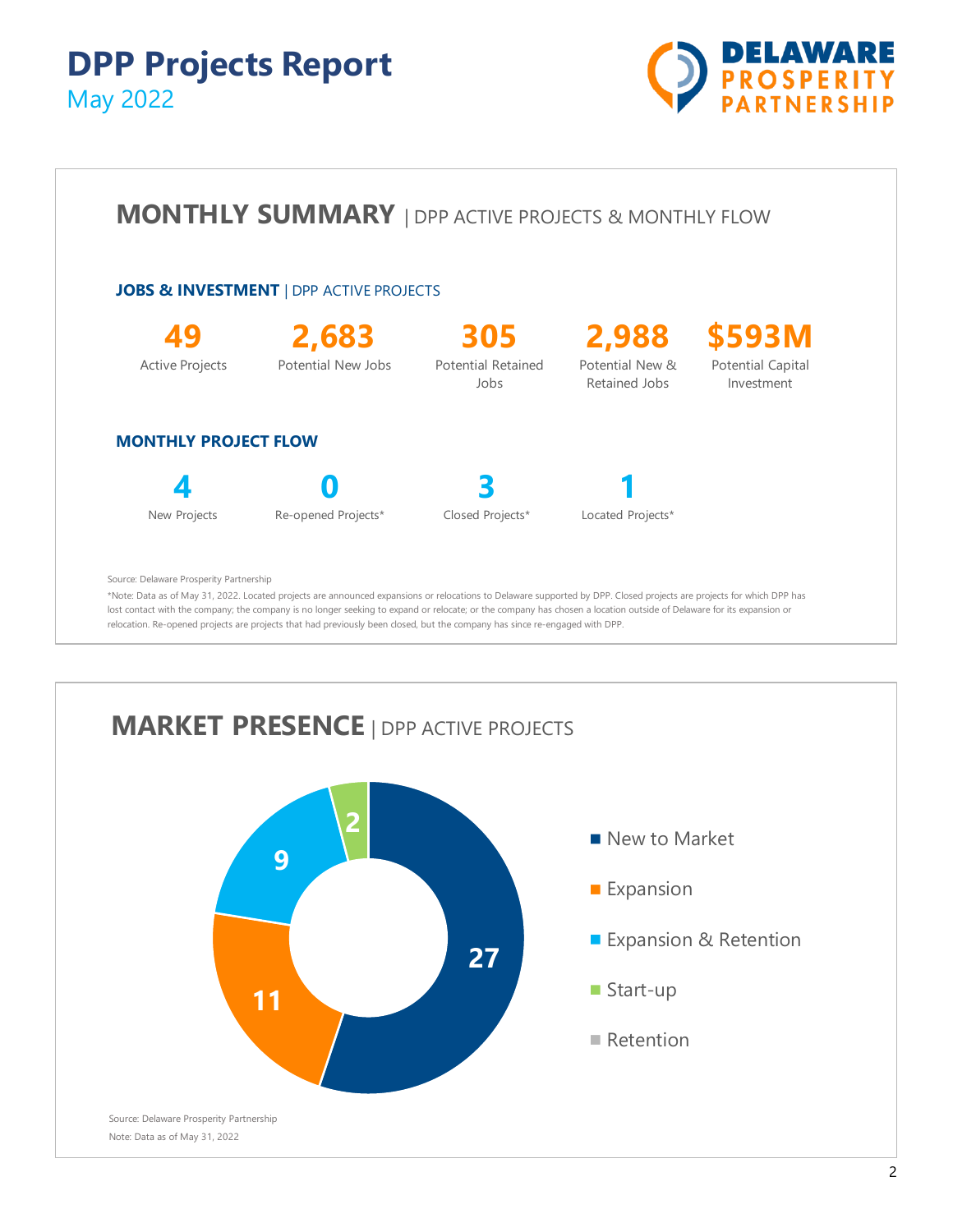



# **FACILITY TYPE** | DPP ACTIVE PROJECTS

![](_page_2_Figure_4.jpeg)

Note: Data as of May 31, 2022. Projects can include more than one facility type.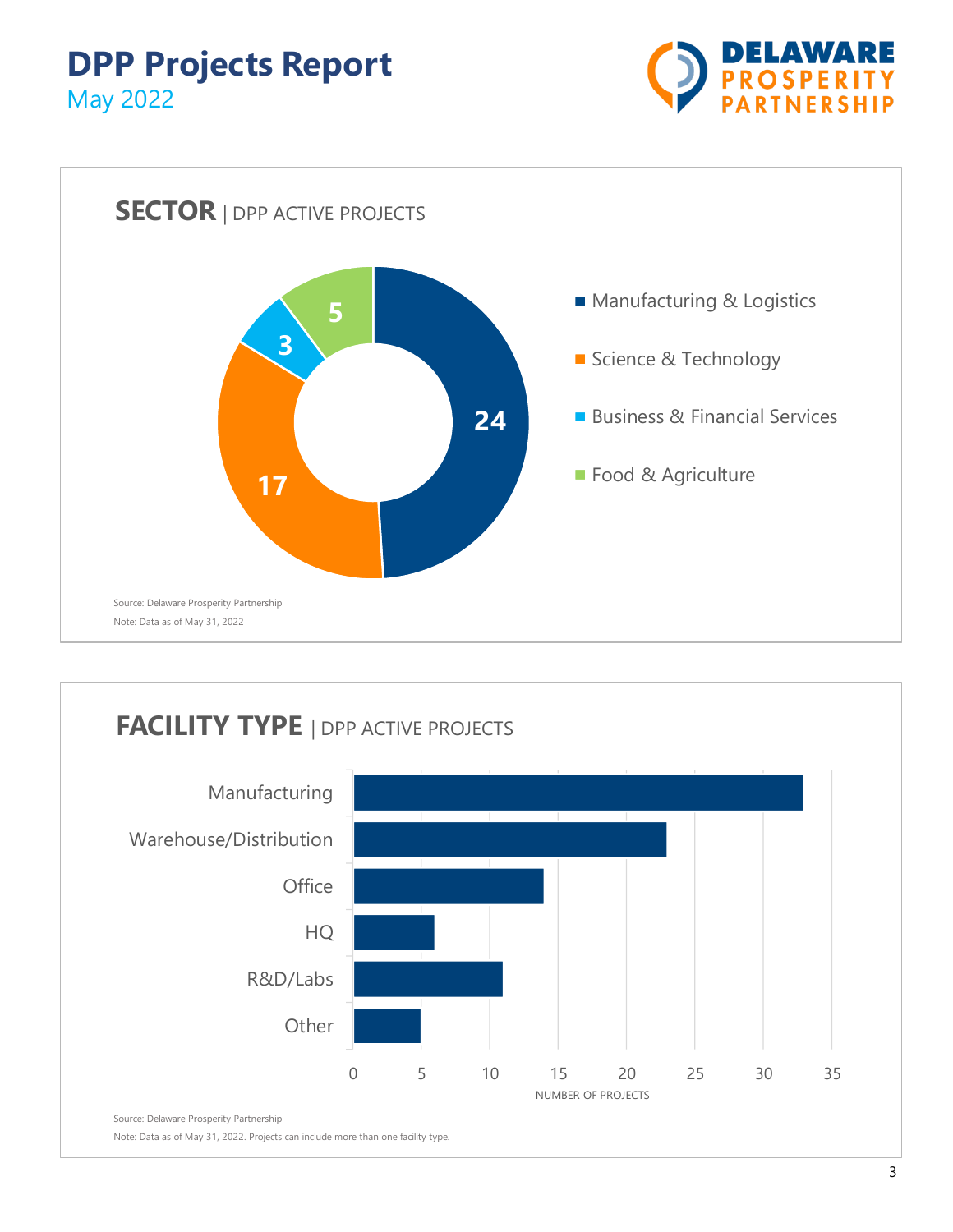![](_page_3_Picture_1.jpeg)

![](_page_3_Figure_2.jpeg)

![](_page_3_Figure_3.jpeg)

Note: Data as of May 31, 2022. Only includes projects for which there are job estimates.